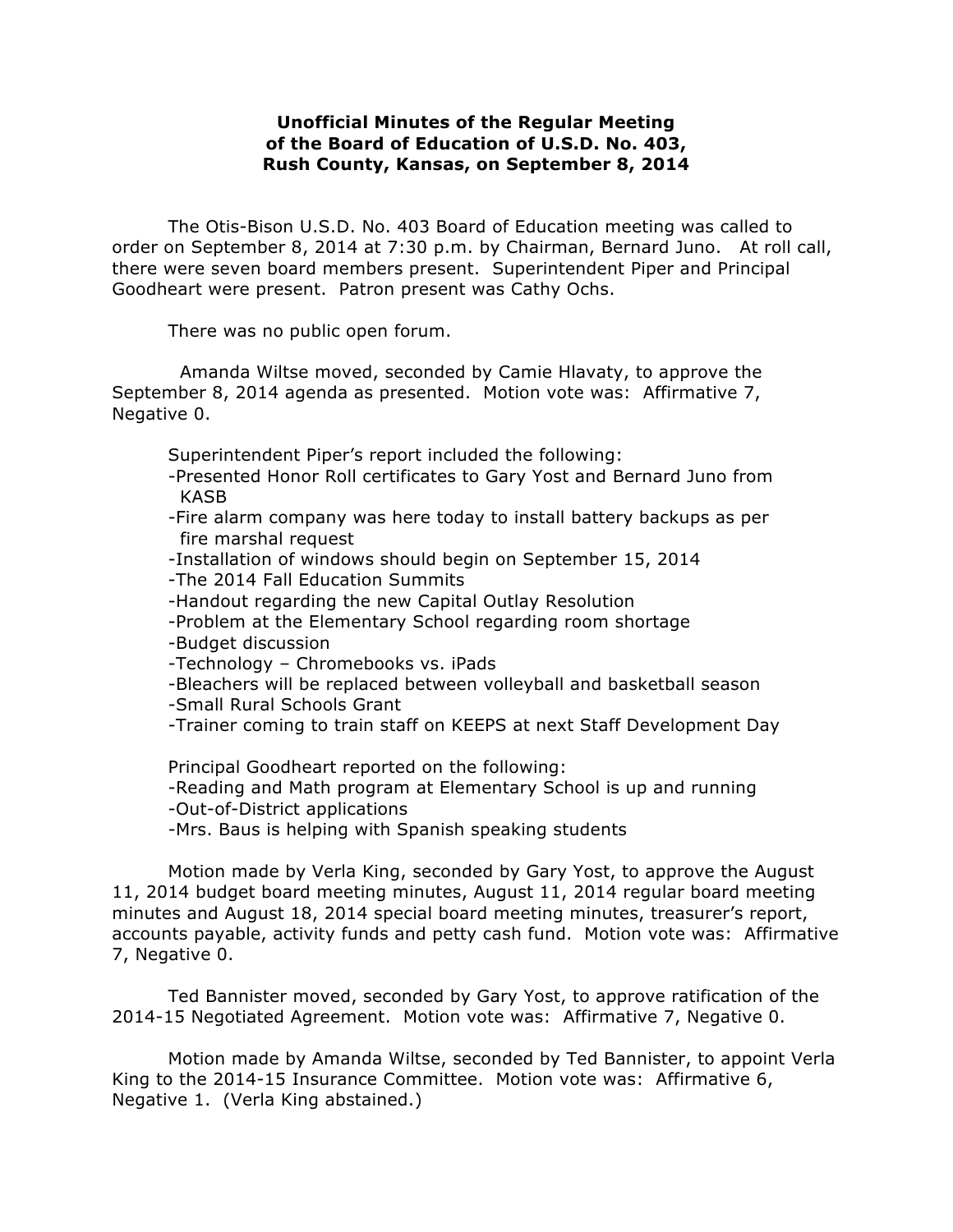Gary Yost moved, seconded by Amy Blackburn, to appoint Ted Banister to the 2014-15 Appraisal Committee. Motion vote was: Affirmative 6, Negative 1. (Ted Bannister abstained.)

Camie Hlavaty moved, seconded by Amanda Wiltse, to approve changing the January board meeting from January 12, 2015 to January 14, 2015. Motion vote was: Affirmative 7, Negative 0.

Motion made by Amy Blackburn, seconded by Gary Yost, to approve the outof-district students as presented. Motion vote was: Affirmative 7, Negative 0. (Applications approved were Veronica Reames, Aubrey Keller, Nathan Roth, Christian Roth, Thomas Gawith and Stephen Crawford.)

Motion made by Camie Hlavaty, seconded by Amy Blackburn, to approve the Out-of-District School Attendance and Transportation Request for Joshua Nelson. Motion vote was: Affirmative 7, Negative 0.

Amanda Wiltse moved to approve the Collection Policy as amended. Camie Hlavaty seconded the motion. Motion vote was: Affirmative 7, Negative 0. (Policy attached and made a part of these minutes.)

Motion made by Ted Bannister, seconded by Verla King, to amend the Classified Handbook to include Para-professionals under paid holidays. Motion vote was: Affirmative 7, Negative 0.

Motion made by Amanda Wiltse, seconded by Camie Hlavaty, to approve the updated supplemental list. Motion vote was: Affirmative 7, Negative 0. (Supplemental list attached and made a part of these minutes.)

Gary Yost moved, seconded by Verla King, to approve the Sports Medicine/Athletic Training Services Contract for 2014-15. Motion vote was: Affirmative 7, Negative 0.

Motion made by Amanda Wiltse, seconded by Gary Yost, to approve the invoice from Sicoir in the amount of \$4,577.88 for technology repairs.

Motion made by Gary Yost, seconded by Amanda Wiltse, to approve the invoice from ESSDACK in the amount of \$5,000.00 for software licenses for SouthWinds Academy. Motion vote was: Affirmative 7, Negative 0.

Camie Hlavaty moved, seconded by Ted Bannister, to approve the bid in the amount of \$355.00 from Steve Wissman for the purchase of Van #1. Motion vote was: Affirmative 7, Negative 0.